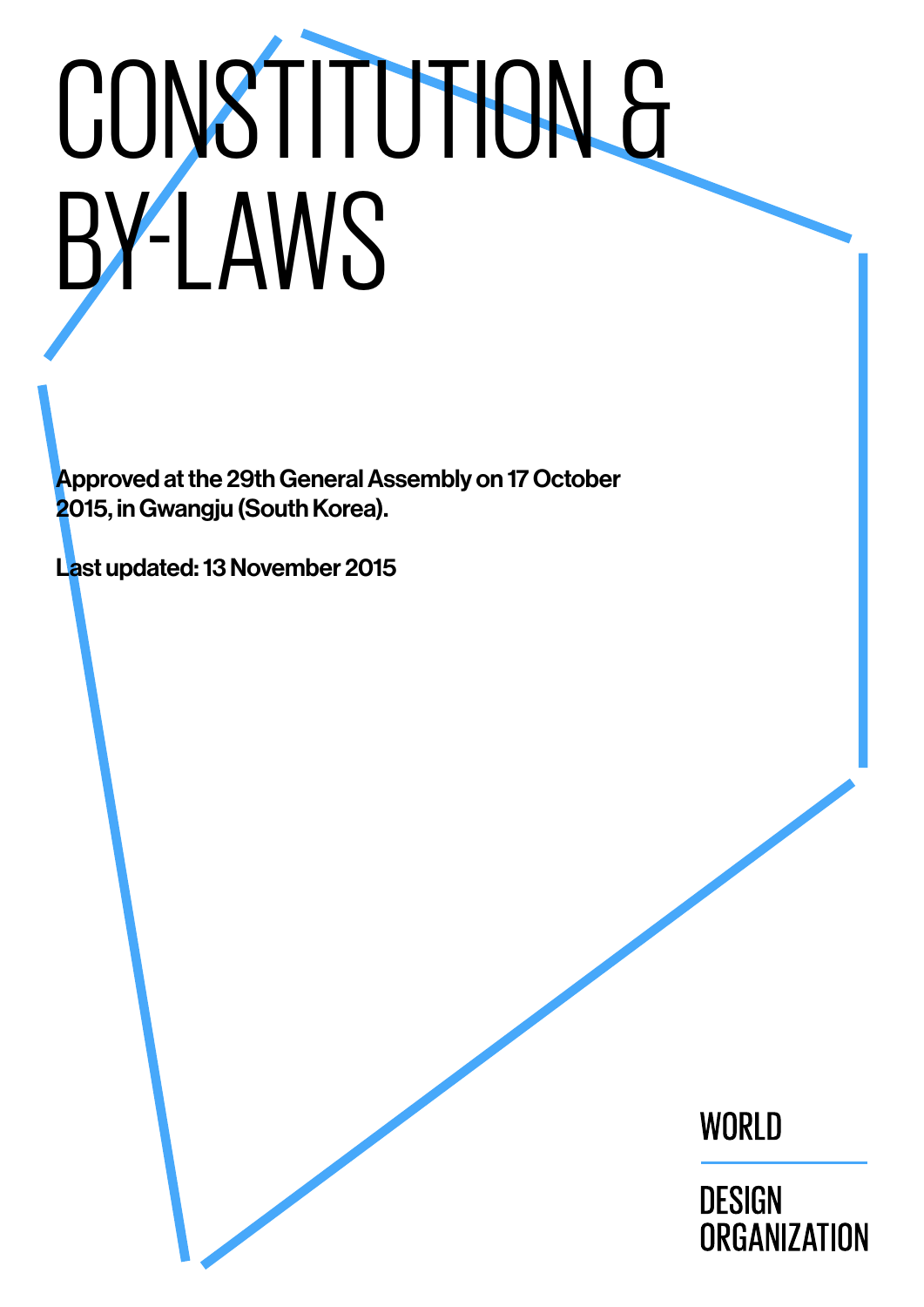# ARTICLE 1: PREAMBLE

The Constitution comprises the guiding principles, basic structure and methods of operation that enable the organization to operate. It determines the powers and duties of its governance and guarantees certain rights to the people and members in it.

In accordance with the organizing principles set forth by the Constitution, the By-laws are a more concrete set of operational rules and policies that its members must follow and specifies exactly how the organization is to be run.

# ARTICLE 2: NAME, ACRONYM AND LEGAL STATUS

- a) The name of the organization shall be the **'World Design Organization'** and, in abbreviation, **'WDO'**.
- b) The WDO is a reconstitution of the International Council of Societies of Industrial Design (Icsid) – a corporation first established on 28 June 1957 and registered in Paris (France) as published in the official French Gazette on 19 June 1959. On 1 March 1974, the place of establishment was transferred to Brussels, Avenue Legrand 45. On 25 August 1985, the Washington general assembly resolved that the headquarters be transferred under contract with ORNAMO to Helsinki (Finland). On 29 September 2005 the Copenhagen general assembly ratified the establishment of the Secretariat in Montreal (Canada) for a period of ten years. During the general assembly in Gwangju (South Korea) in 2015, members ratified the authority of the Board to extend the Secretariat's stay in Montreal, noting that a change of city at any time thereafter would require general assembly approval.
- c) The organization will maintain the United Nations Economic and Social Council (ECOSOC) special consultative status previously established by Icsid since 1974.

## ARTICLE 3: APPLICABLE LAWS

- a) This Constitution and By-laws, including all matters relating to the validity, construction, performance and enforcement thereof will be governed by the laws of the Province of Quebec and the applicable federal laws of Canada.
- b) All that is not provided by the present Constitution will be implemented according to the provisions of the laws in the country of domicile of the headquarters of the organization unless otherwise previously provided by the decision of the members at the general assembly.

## ARTICLE 4: LOCATION, DURATION AND WORKING LANGUAGE

- a) The WDO is a non-profit, international non-governmental organization having its principal place of business at 455 St-Antoine Street West, Suite SS10, Montreal, Quebec H2Z 1J1, Canada.
- b) The working language of the organization is English.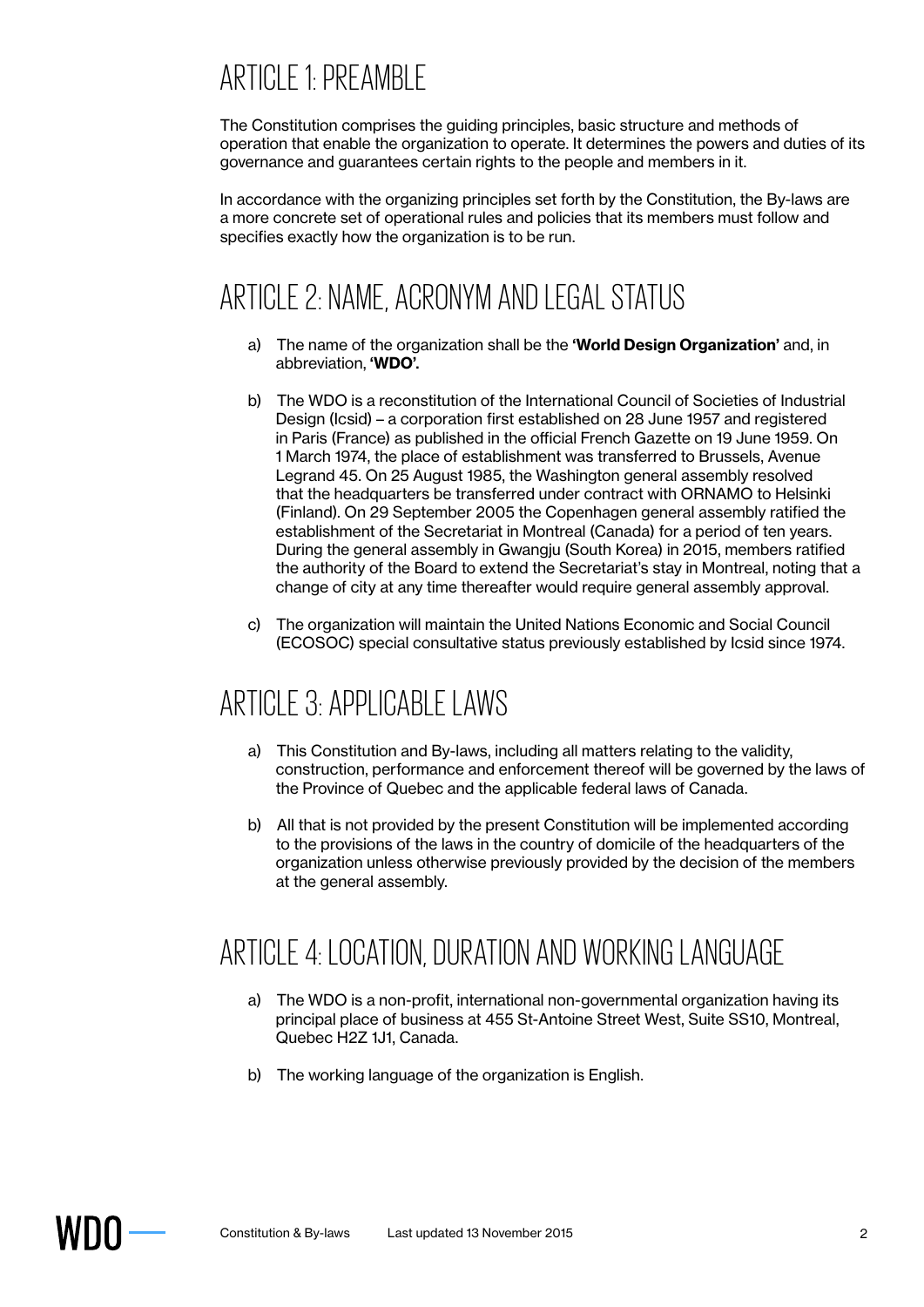## ARTICLE 5: AIMS AND VISION

## **Aims**

The organization and its members strive

- a) to create a world where design enhances the social, cultural, economic and environmental quality of life.
- b) to engage the global industrial design community in activities that enable collaboration aimed at identifying challenges and opportunities for design to address some of the world's most significant social and environmental issues.

## **Vision**

We are advocates for 'Design for a Better World'. Through our global leadership role, we develop initiatives that inform, engage and promote the value of design and its impact on humanity.

## **Position statement**

The organization's position statement will be as follows:

- Who we are: The world organization for industrial design
- What we do: We take a leadership role in co-creating a better world by design
- What we promote: Industrial design-driven innovation that generates better products, systems, services and experiences, better business and industry and ultimately a better environment and society
- How we do it: We create initiatives that inform, engage and promote the value of design
- Why we do it: We inspire collaboration and participation within the solutions economy to create a better world by design.

## **MEMBERSHIP**

## ARTICLE 6: MEMBERSHIP

## **Voting members**

- a) The following types of members will have voting rights:
	- **Corporate**
	- **Educational**
	- **Professional**
	- **Promotional**
- b) All members must be constituted according to the laws and customs of their country of origin.
- c) All members must demonstrate a commitment to the advancement of industrial design and their activities must be consistent with the aims and objectives of the organization.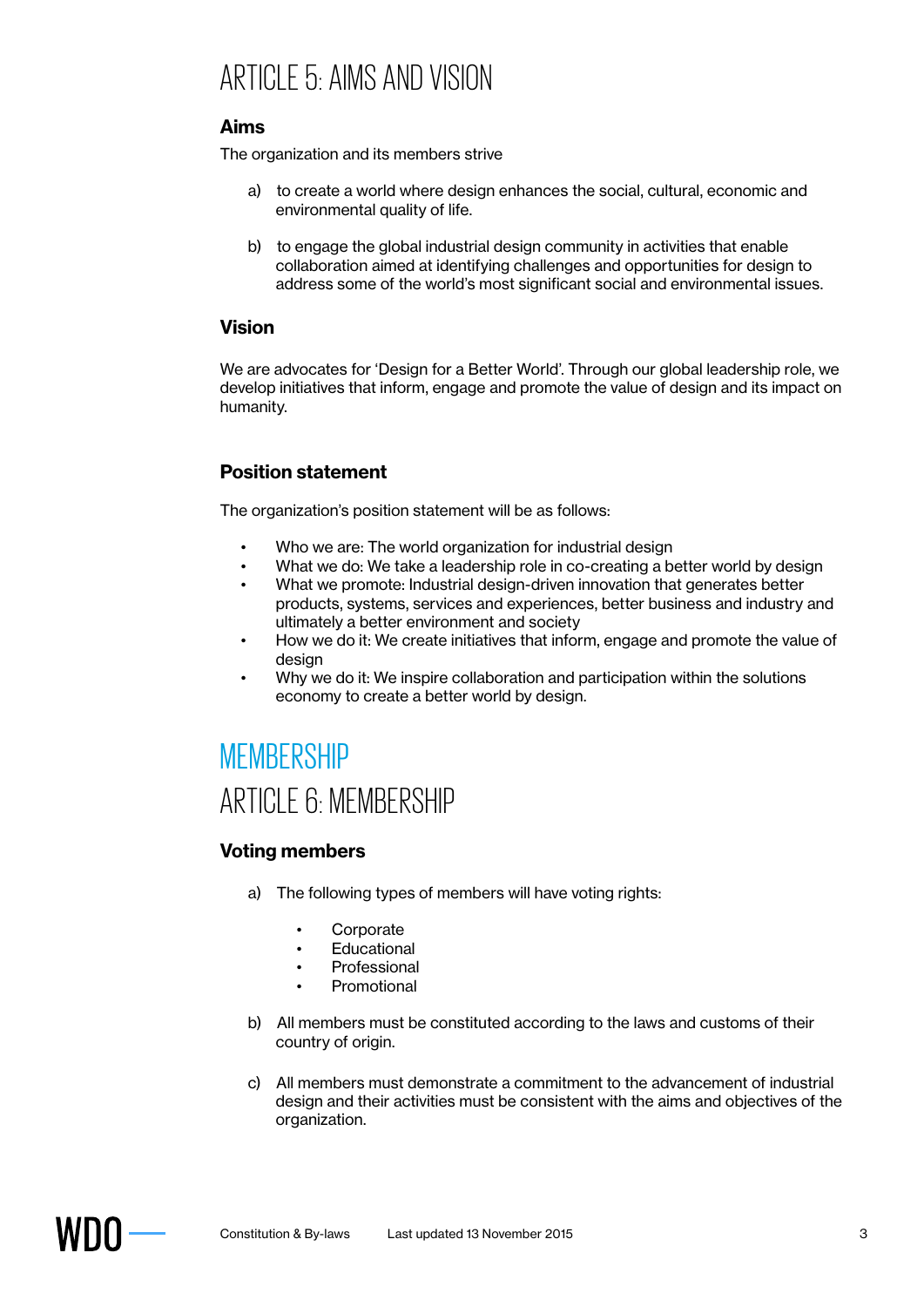#### **Corporate member**

d) A for-profit company or business involved in the trade of goods, services or both to consumers that employs at least one (1) full-time professional industrial designer. A corporate member must be represented within the organization by a trained industrial designer.

## **Educational member**

e) An educational organization, or an institution offering an accredited curriculum in industrial design education or, already engaged in research relating to industrial design may be admitted as an educational member.

## **Professional member**

f) Any national society or section of a national society or association of professional industrial designers with examination or other form of regulation of entry that ensures a proper standard of professional ability as a trained industrial designer.

#### **Promotional member**

g) Any nationwide organization or section of such organization that exists to promote industrial design by undertaking projects either on its own behalf or on behalf of other organizations.

## **Other members**

- h) There will be one (1) membership type with no voting rights:
	- Associate member
- i) An organization or consultancy, including non-industrial design focused organizations that does not fit the voting member criteria or does not wish to have voting rights fall within this category.

## ARTICLE 7: RESPONSIBILITY

a) Participation is a responsibility of the organization's members. According to the biennial strategic plan, which is determined by the term's Board of Directors, members agree to participate in the initiatives and activities of the organization.

## ARTICLE 8: SUSPENSIONS, TERMINATIONS AND WITHDRAWALS

- a) A member wishing to withdraw from the organization will be requested to fill out an exit survey. This will result in a forfeit of all rights and the inability to take part in the general assembly from the date of the withdrawal. Dues paid before this date will not be refunded.
- b) Failure to remit membership fees by 31 March will result in an automatic suspension until such fees are paid. Membership may be reinstated if payment is received within the same fiscal year. At the end of the fiscal year, unpaid membership will result in an official termination.
- c) A member who has been guilty of conduct prejudicial to the aims and objectives, Constitution or By-laws of the organization, may be expelled by the Board.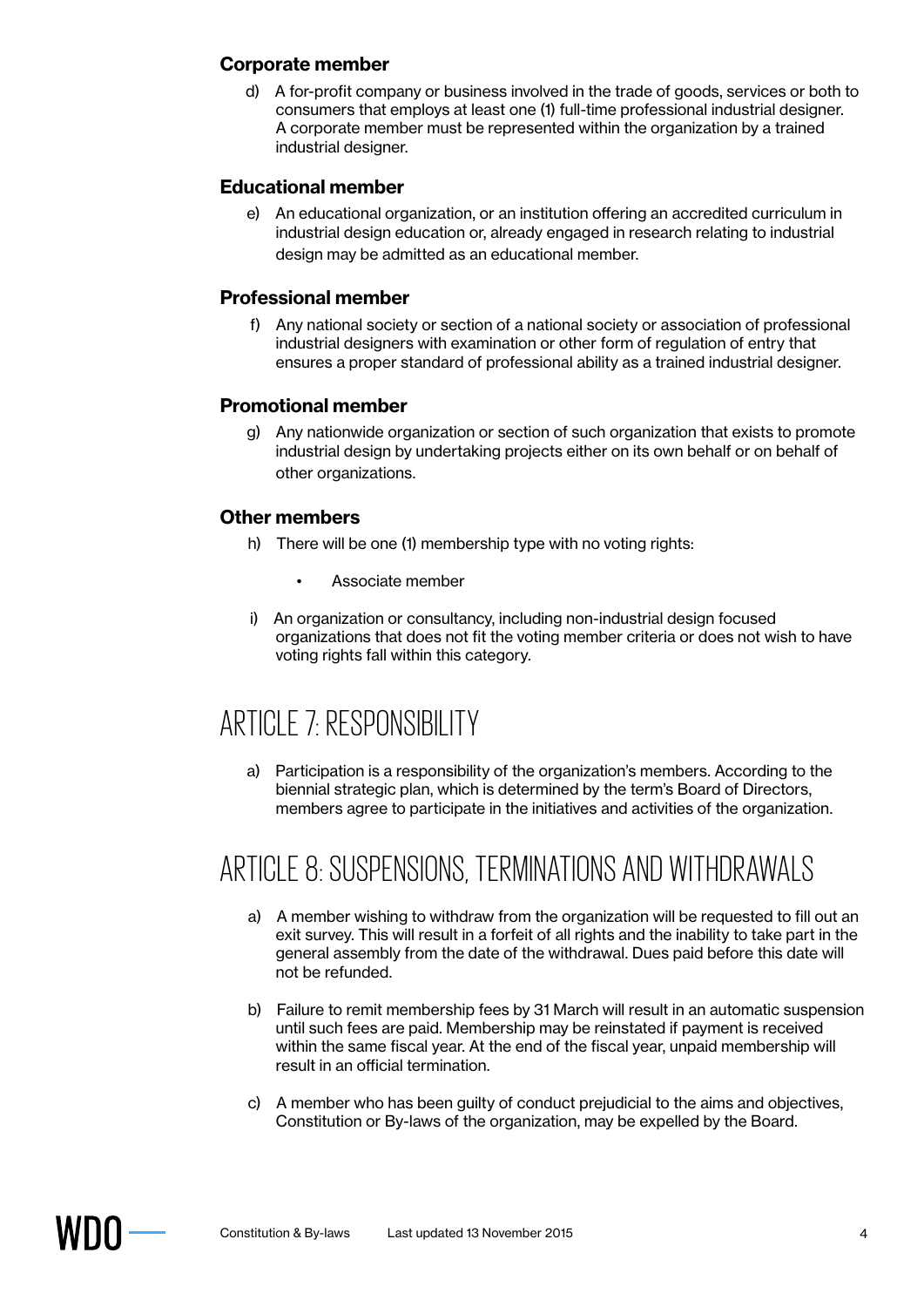# ORGANIZATION ARTICLE 9: OPERATIONAL STRUCTURE

## **Board of Directors**

- a) The Board of Directors is responsible for the effective governance of the organization, including the pursuit of its aims and vision, and the adherence to its core values. It is responsible for all the business of the organization and has authority to exercise all powers of the organization with the exception of those items as per the Constitution that require a vote by its members during the general assembly.
- b) All decisions of the Board will be taken on a simple majority vote and in the event of a tie, the President shall have an additional casting vote.

## **Secretariat**

- a) The organization's secretariat staff forms an integral part of the organizational structure and an important resource to ensure its future success.
- b) Under the direction of the Secretary General, staffing priorities are defined based on the results the organization wants to achieve. As a result, employees are acquired, trained, appraised and compensated according to their skills, knowledge, abilities and fit with the vision of the organization. The secretariat staff is therefore responsible for implementing the organization's daily operations, including its initiatives and programmes as described in the term's strategic plan.

#### **Regional Advisors**

- a) Former board members may be appointed as regional advisors to strengthen the regional presence of the organization and act as consultants to the Board. This honorary and voluntary charge helps the organization achieve its mission and develops benefits for its members.
- b) The Board has the authority to appoint regional advisors from the design community (member or non-member) to represent regions not represented on the Board during the term's second board meeting.
- c) Regional advisors are invited to attend the general assembly as official observers, if they are not already representing a member.
- d) Each term, regional advisors are required to confirm their availability to actively participate in the organization.
- e) Rules governing the appointment of regional advisors and their responsibilities are included in the **Regional Advisors Expectations Guide**.

#### **Senate**

- f) The past presidents of the organization collectively form the Senate and have agreed to serve as honorary and volunteer counsellors, available to carry out such duties as the Board may request.
- g) Senators are invited to attend the general assembly as official observers, if they are not already representing a member.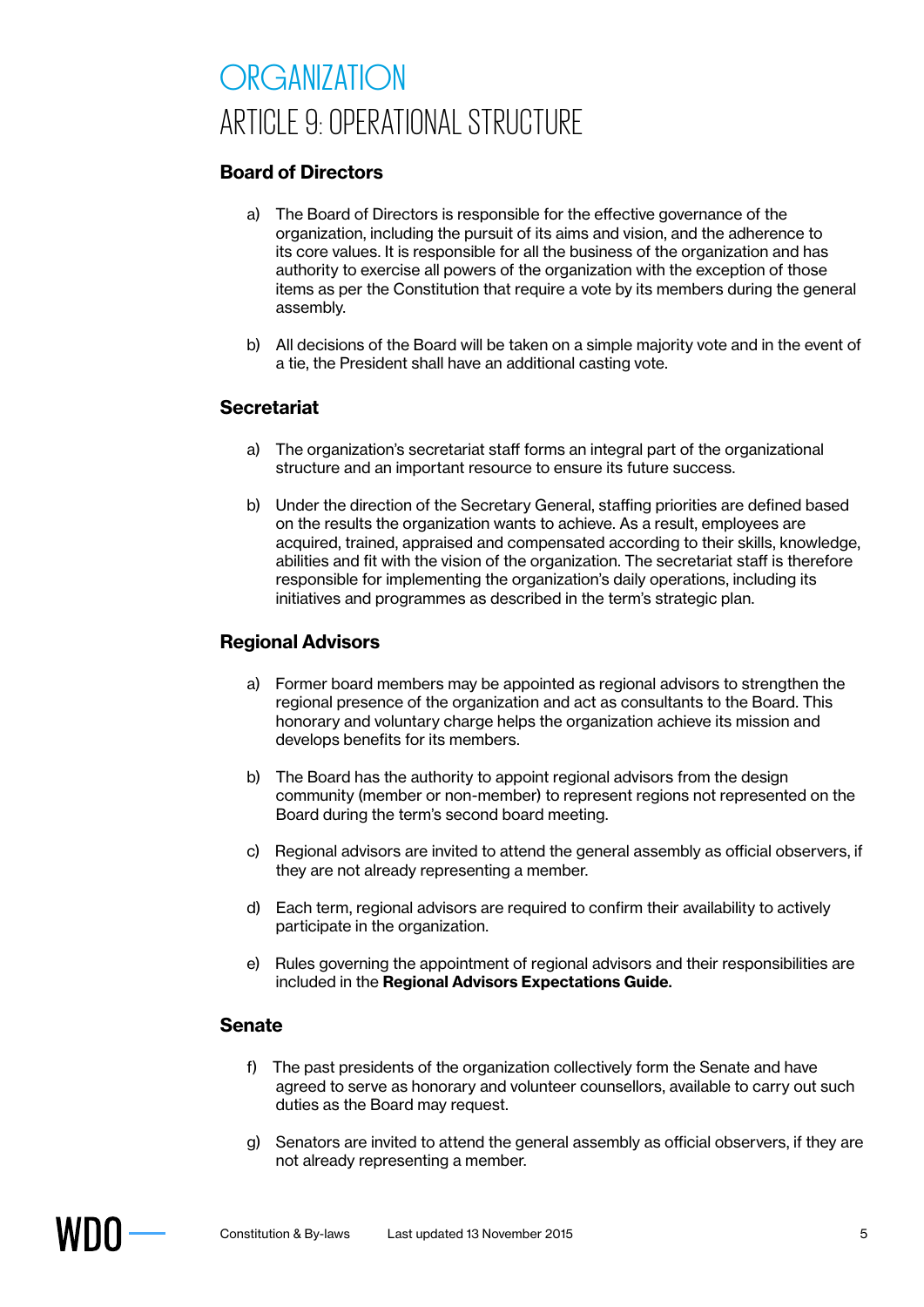h) Each term, the senators are required to confirm their availability to actively participate in the organization.

# GENERAL ASSEMBLY ARTICLE 10: PROCEDURES

- a) All members are invited to convene biennially and attend the general assembly to plan for the future, appoint the Board of Directors, receive reports, approve constitutional items and contribute regional issues that will feed into the organization's global design agenda for the term.
- b) All members have equal representation, whereby each member has one vote and may be represented by a maximum of two delegates with the exception of associate members who, although may not participate in the governance of the organization, may if in good standing be invited to the general assembly in a nonvoting capacity.
- c) The general assembly votes on many resolutions brought forth by the international design community on an array of world issues. Voting at the general assembly on important issues such as financial items and amendments to the Constitution is by a twothirds majority of those present and voting. Other motions, including those affecting the By-laws are decided by a straightforward majority vote.
- d) Voting members who cannot attend the general assembly may be represented by a proxy who has been approved by the Board prior to the event.
- e) Only those representatives present at the time the vote is taken will be entitled to vote including those who hold a properly authorized proxy or proxies.
- f) No vote may be taken at the general assembly unless at least one-third of the voting members or their proxies is represented and at least one of their delegates is present when a motion is put.
- g) Although the resolutions passed during the general assembly are not binding over the members, the outcomes are intended to empower members to adopt recommendations within their own networks and align with the organization's global design agenda.
- h) The agenda for each general assembly is planned up to six months in advance and begins with the release of a preliminary list of items to be included in the agenda. The Board will give members not less than six months notice of the date of the general assembly.
- i) A biennial report of the current term will be created and circulated to all members in advance of the general assembly.

#### **General assembly – Extraordinary**

a) An extraordinary general assembly shall be called by the board to be held within four months of receipt of a request in writing of not less than 25% of the council members. An extraordinary general assembly may be called by the board at its own initiative subject to one-fourth of voting members being present, including proxies. In such an event, members will be given no less than two months notice of the meeting and its agenda.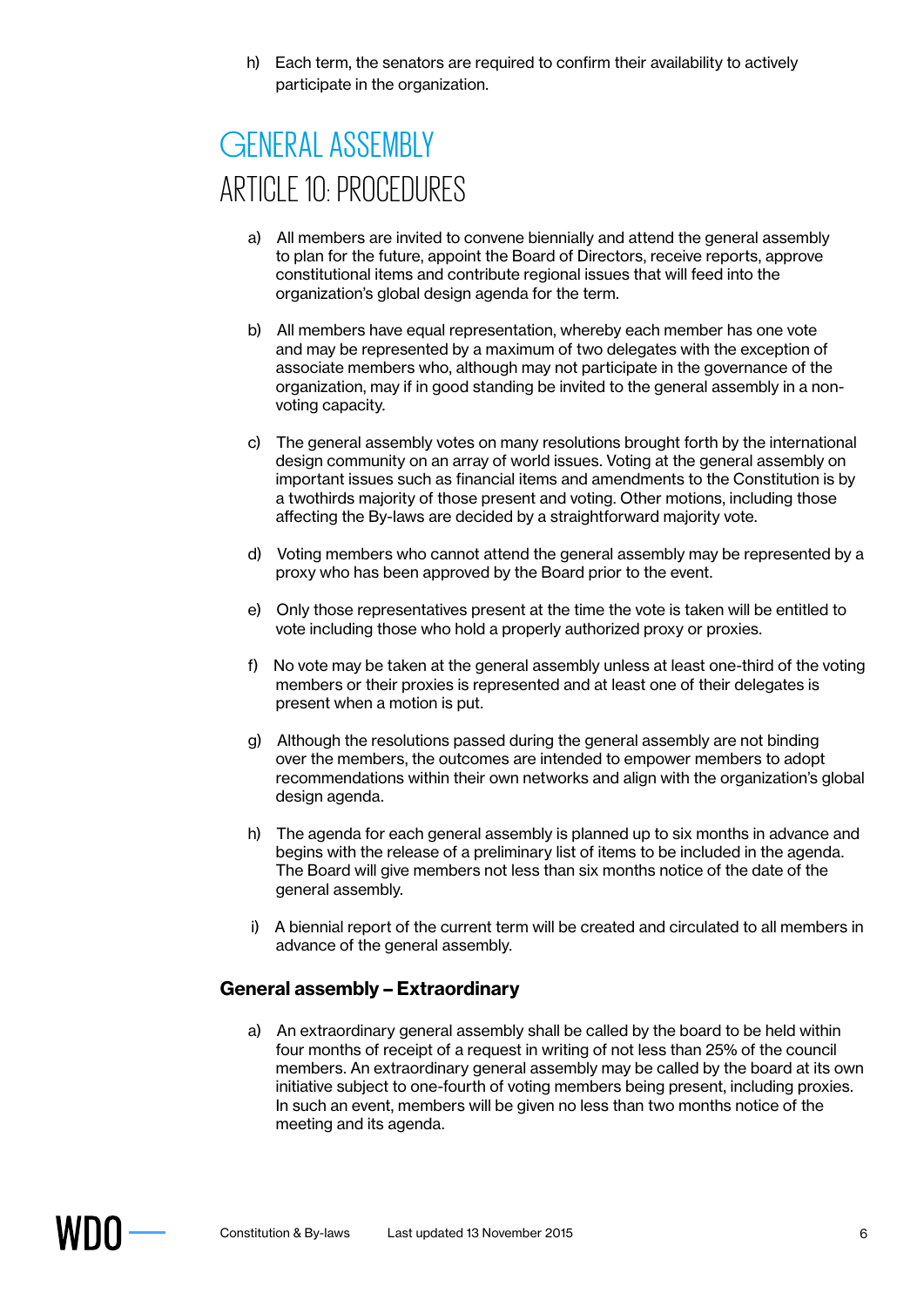# **FINANCES** ARTICLE 11: FISCAL YEAR

- a) The fiscal year begins on 1 January and ends on 31 December of each year.
- b) The Audited Review Engagements for the two preceding business years and the budget for the current business year are presented for review and questions by the members at the general assembly.

# ARTICLE 12: FINANCIAL MANAGEMENT

- a) The Secretary General ensures that the organization can sustain itself through good financial management by overseeing the funding model and balancing the annual budget in consultation with the Treasurer, President and President-elect.
- b) The Board has the authority to evaluate and adjust membership fees provided the members are given one year's notice.

# ARTICLE 13: LIABILITY

a) Board members are not personally liable for the organization's debts, liabilities and obligations.

# **OTHER** ARTICLE 14: DISSOLUTION AND LIQUIDATION OF PROFIT

- a) The Board has authority to make a recommendation for the dissolution of the organization for approval by its members at the general assembly.
- b) If profits are generated during the liquidation process of the organization, all profits will be equally shared with the membership.

## ARTICLE 15: ADDITIONS, MODIFICATIONS AND AMENDMENTS TO CONSTITUTION AND BY-LAWS

## **Amendments to the Constitution**

- a) Voting members may amend the Constitution subject to notice of a motion to that effect being initiated by or lodged with the Board not less than five months before the date of the general assembly.
- b) The Board will inform all members of the proposed amendments and the proposer(s) not less than three calendar months before the date of the general assembly.
- c) Amendments to this Constitution will be effective only if in compliance with the pertinent laws of the country in which the organization is registered.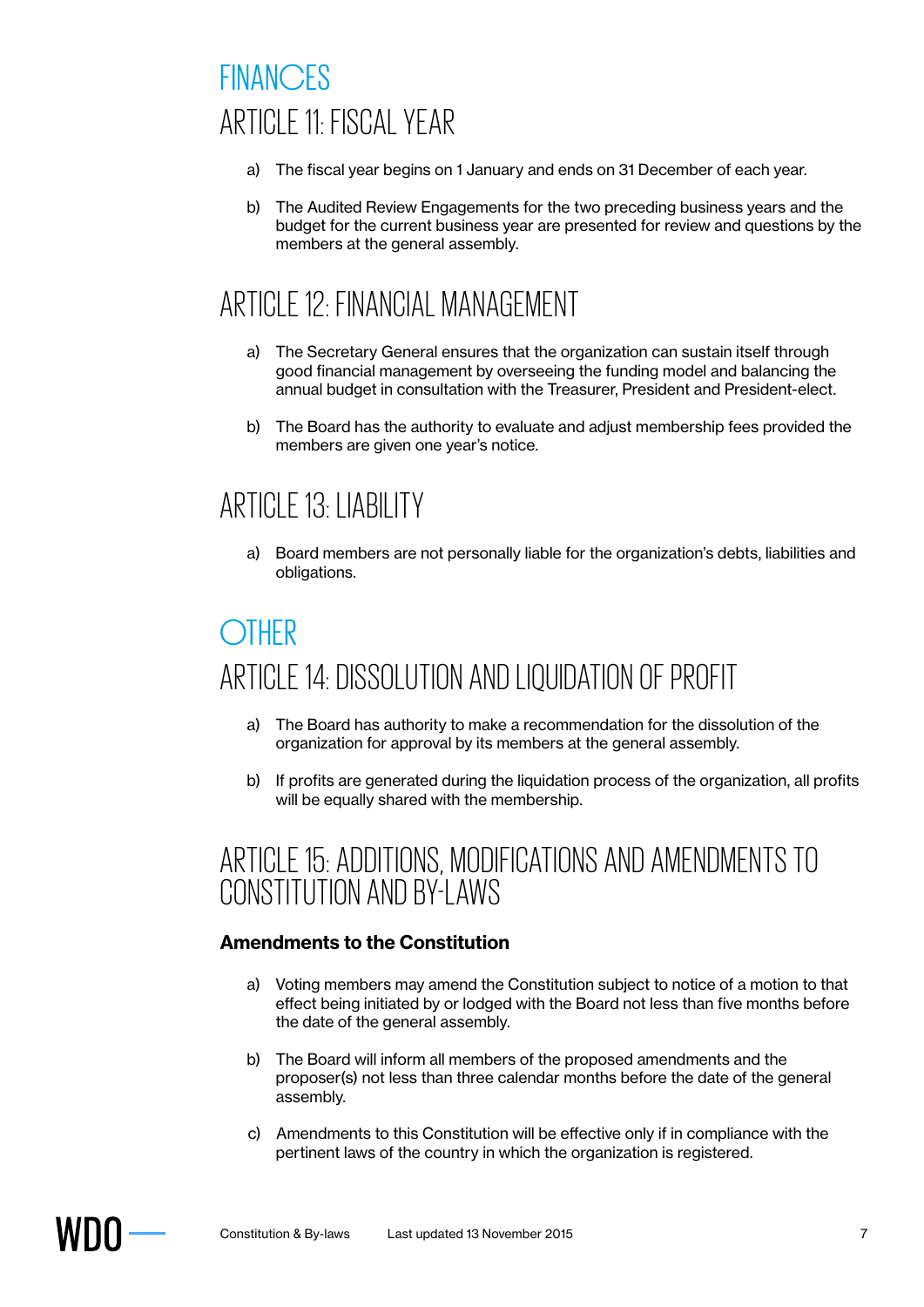## **Amendments to the By-laws**

- d) Bylaws may be amended, expanded or modified from time to time by the Board to reflect changing circumstances. Such amendments may be immediately implemented but can be rescinded by the members by a two-thirds majority vote during the subsequent general assembly.
- e) During the general assembly, members may also amend, expand or delete these By-laws by a two-thirds majority vote.

# **BY-LAWS** A. MEMBERSHIP

#### **1. Admission**

- 1.1 Interested members must submit a formal application in English for approval.
- 1.2 Members have a responsibility to:
	- hold the Board accountable for its actions, including obeying all By-laws,
	- respond in a timely manner to requests from the Secretariat and/or Board on items such as biennial member surveys,
	- promptly inform Secretariat of any changes to contact information,
	- ask relevant questions during the general assembly,
	- stay informed about issues relating to the organization by reviewing board meeting summaries and reading all secretariat correspondence,
	- adhere to board-approved policies and procedures, including the general assembly's terms and conditions,
	- disclose any conflict of interest or complaints with the Board of Directors,
	- vote on matters brought to the membership,
	- pay membership fees prior to 31 March (or per the membership agreement),
	- treat other members, Board, Senate, regional advisors and secretariat staff with respect.
- 1.3 Additionally, members in good standing always have the right to:
	- attend and be heard at the general assembly,
	- run for board elections, in accordance with the member-approved By-laws,
	- inspect records, in accordance with the member-approved By-laws, except those with confidential information about members and/or the organization's proprietary projects,
	- be given proper notice of all board and member meetings,
	- be treated fairly, respectfully and without discrimination.
	- insist on a fair process before a termination.

# B. BOARD OF DIRECTORS

## **1. Composition of Board**

1.1 All members of the Board will be appointed for a full board term and will represent a member in good standing.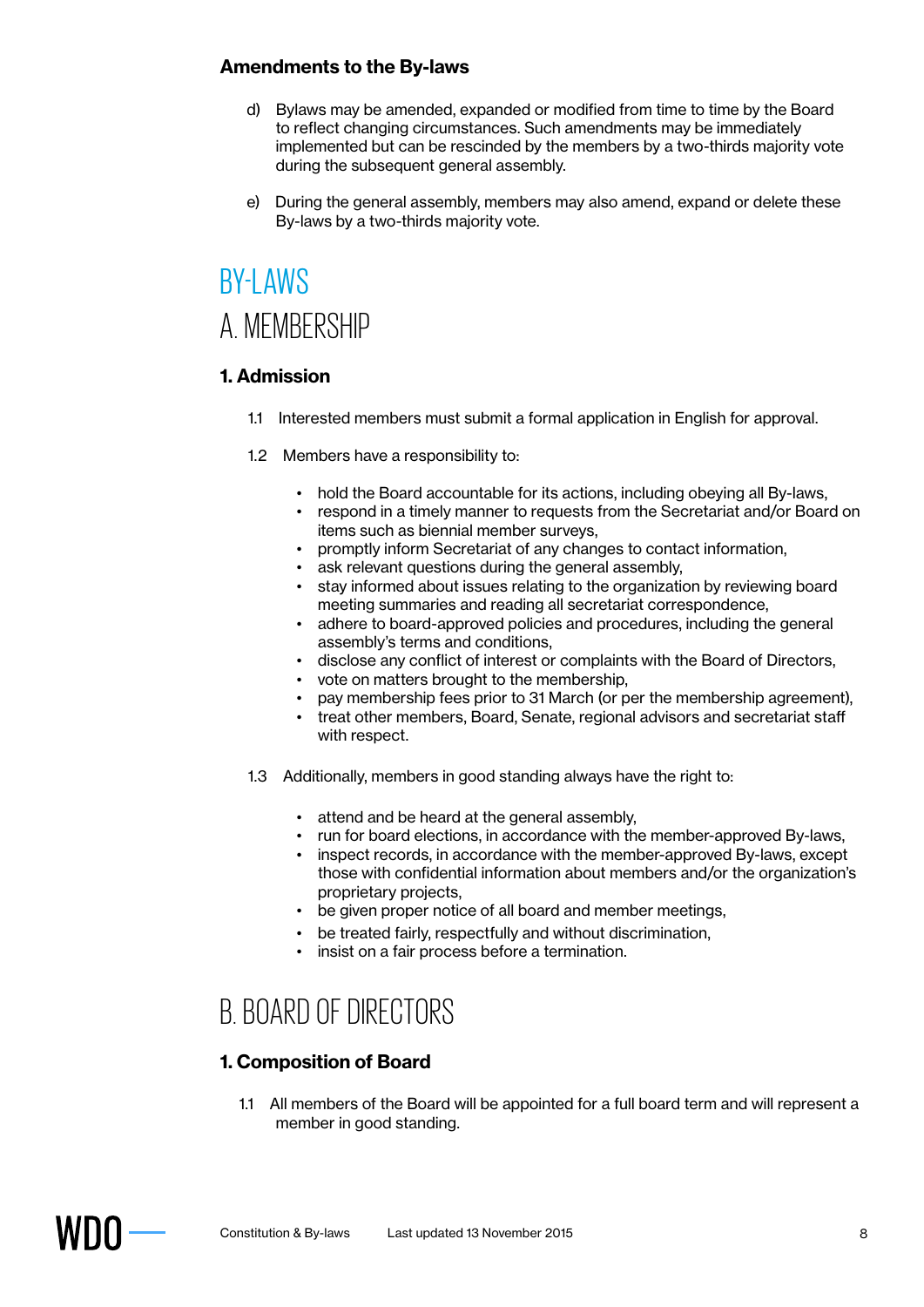- 1.2 Board members may serve a maximum of two consecutive terms. After two terms, they may not serve again until a full term has elapsed, unless elected as Presidentelect.
- 1.3 The President will appoint a Treasurer from its elected board members.
- 1.4 The Board will engage a Secretary General with the authority to engage remunerated staff, to administer the daily operations of the organization and implement its strategic mandate.
- 1.5 The services of the Board will be honorary and each board member will cover individual overheads as it relates to their participation on the Board.
- 1.6 Except for the President, board members will be elected by the general assembly for a term expiring immediately after the following general assembly.
- 1.7 The Secretary General is a non-voting participant of the Board.
- 1.8 The President-elect, who is elected by a majority vote, assumes the position of President the following term.
- 1.9 The operations of the Board unaccounted for in the Constitution and By-laws, including specific rules regarding the appointment of board members, their responsibilities and the terms of office will be governed by the **Board Governing Policy**, which can be amended by majority vote of the Board only.

## **2. Committees and working groups**

- 2.1 Wherever deemed appropriate, the President may appoint officers from within the elected Board to facilitate the Secretariat with functions related to the implementation of the organization's programmes.
- 2.2 Working groups may be created to advise the Board and/or Secretariat as may be deemed appropriate. A working group must not commit the organization to any policy not previously determined by the Board or any expenditure without the specific prior agreement of the Board. The working groups must be reconsidered anew and their members reappointed or replaced each term.
- 2.3 Rules governing the appointment of board committees and their responsibilities are included in the **Board Governing Policy**.

## C. GENERAL ASSEMBLY

## **1. Venue and timing**

- 1.1 The location and timing of the upcoming general assembly will be announced to members no less than 12 months prior to the date.
- 1.2 The general assembly will be called not less than six months prior to the event.
- 1.3 If for any reason, the general assembly is postponed or cancelled either before or after being called, the Board will call a meeting of the general assembly to be held not later than six months after the previously announced date at a place to be decided upon by the Board.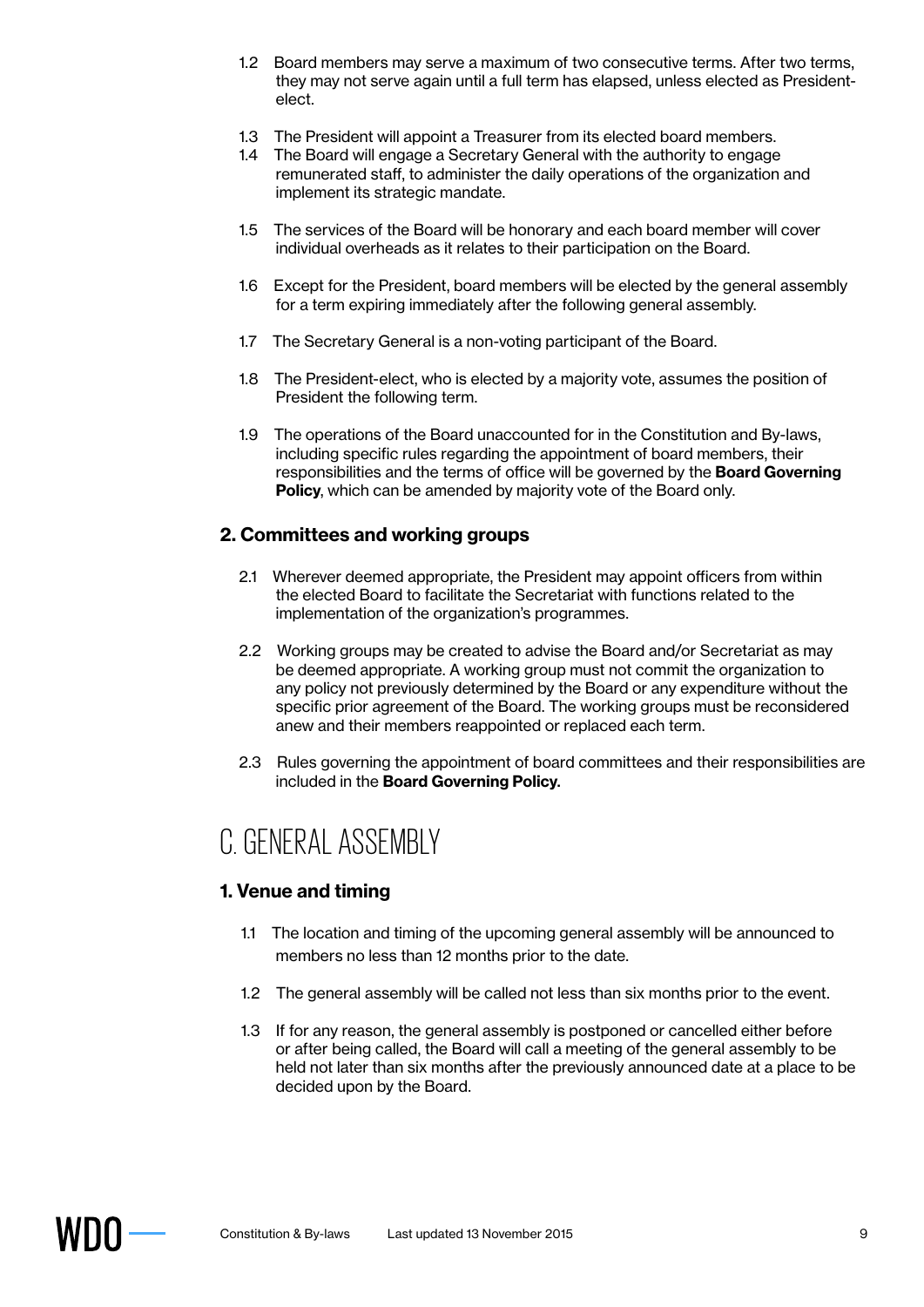## **2. Organization**

- 2.1 The President will serve as chairperson of the general assembly. In his or her absence, the President-elect will assume the role. Failing that, the Board will select by majority vote, an acting chairperson from within the Board.
- 2.2 The chairperson will appoint a parliamentarian to ensure that these By-laws and the Constitution are adhered to.
- 2.3 The chairperson will appoint two or more scrutineers to count the votes cast.
- 2.4 The official minutes and records of the general assembly will be circulated electronically to all members within eight weeks following the close of the event.
- 2.5 The general assembly will be closed to all others except by special invitation by the Board. They may be invited to speak by the chairperson or the membership but will have no voting rights.
- 2.6 No single voting member may represent more than three other voting members as a proxy.
- 2.7 The working language of the general assembly will be English; however, delegates may speak in any language for which adequate simultaneous interpretation facilities are available.
- 2.8 Every member will receive an electronic copy of the Constitution and By-laws with the agenda for the general assembly and is bound to comply with them.

#### **3. Quorum and voting**

- 3.1 No vote may be taken at the general assembly unless at least one-third of the voting members or their proxies is represented and at least one of their delegates is present when a motion is put.
- 3.2 In the event of a tie, the chairperson will put the vote to the members a second time. If the vote is still equal, the chairperson will cast the deciding vote.
- 3.3 Voting will be made publicly within the general assembly with the exception of elections and other motions concerning persons where a secret ballot will be held.
- 3.4 Voting members may propose that the vote on a motion be taken by secret ballot or by roll call, subject to a second and approval by a majority vote of the members.
- 3.5 In exceptional circumstances and when the matter for decision is urgent but outside the competence of the board, the Board may at any time seek the view of all voting members by electronic vote.

#### **4. Motions**

- 4.1 Any delegate may make a motion on recognition by the chairperson and may speak to it for not more than five minutes. If the motion is seconded by a delegate from another member, it will be open to debate. Delegates responding to the motion will be limited to three minutes.
- 4.2 The chairperson will recognize delegates speaking for or against the motion alternately.
- 4.3 Amendments to any motion may be made by any delegate and if seconded, will be debated and voted on by the members before the vote on the original motion is taken.